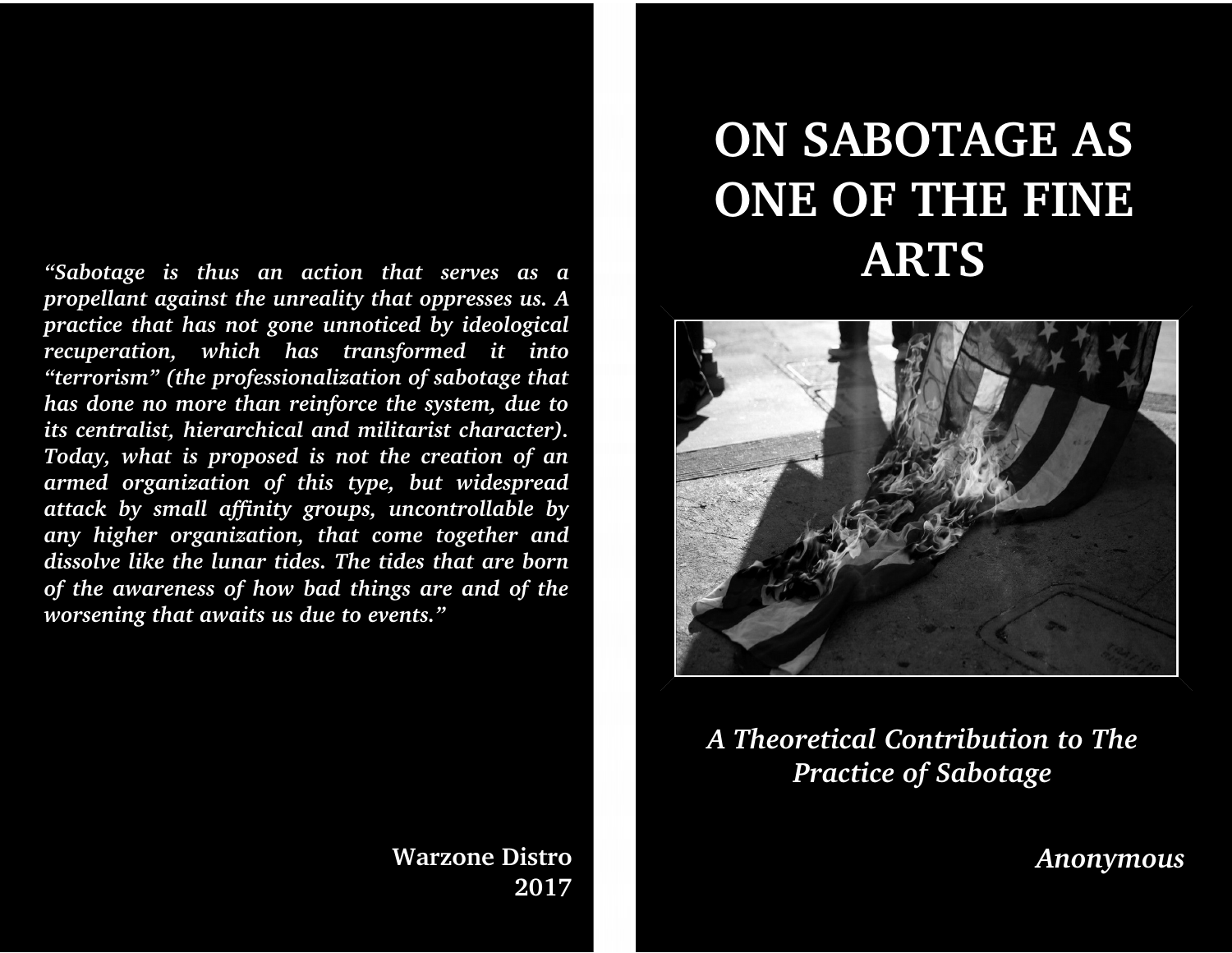

*June 11th solidarity/Anti-Gentrification action in Elgin, Illinois*

put an end to class society and not just fascism. Misdirecting our attention toward partial objectives only benefits the managers of our misery and those who will one day lay claim to its management., and both are among the targets for sabotage.

The widespread practice of sabotage (unhindered autonomy, maximum flexibility, self-organization, minimum risk) among like-minded individuals, opens the possibility for real communication, destroying spectacular communication, smashing the apathy and impotence of the eternal revolutionist monologue. Relationships and the possibility of contact with other people in the refusal of the spectacular role, these are transient situations that in their preparation and development carry in their essence the qualities of the revolutionary situation that will not retreat and that will suppress the conditions of survival. It does not fall into the irremediable alienating hierarchization that every specialized armed group of an authoritarian and militaristic character, to which the masses delegate their participation in the attack, carries within itself

The quantitative growth of this practice does not come to us from the hands of propagandists of the spectacle, but rather by taking a walk through the scenario of capitalism, and finding in this drift the burned ATM, the ETTs with shattered windows, the smiths changing the locks of a supermarket. These visions make our complicit smiles blossom and move us to go out that very night to play with fire with the aim of making the same smiles rise on the faces of unknown accomplices through the fellowship of destruction. The number doesn't matter, but rather the quality of the acts: sabotage, expropriation, self-reduction... they return part of the life that is denied us back to us, but we want it all.

Comrades, the game is yours and we take courage in its daily practice. Organize it yourselves with your accomplices.

Against the old world in all its expressions, in order to leave pre-history, let's launch and multiply attacks.

*FOR THE ABOLITION OF CLASS SOCIETY AGAINST THE MARKET AND WAGE LABOR FOR ANARCHY FOR COMMUNISM STONES AND FIRE*

*Asturian Institute of Comparative Vandalism*

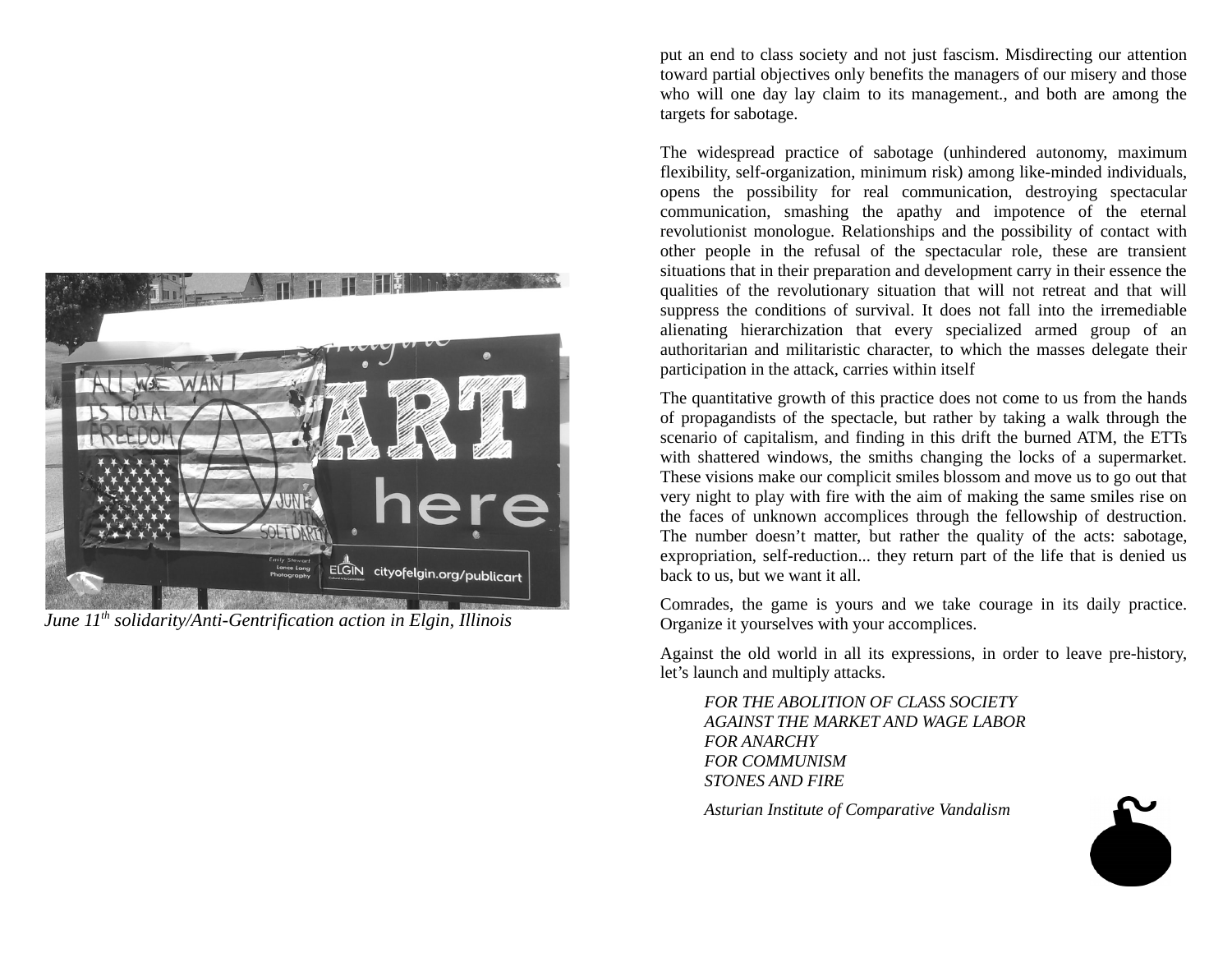with the poor and banal language of words.

The game of subversion, the rules of which are written by those that participate in it, becomes an effective weapon against capitalism in all its forms.

There is much more to destroy than to build.

#### Chapter 4

*Our epoch does not need to write poetic slogans, but to realize them.*

— Situationist International

It has been demonstrated that small groups that attack do more damage than large organizations that specialize in armed struggle. The Angry Brigade continued its actions when people were arrested and the English state assumed the movement had fallen apart. The Kale Borroka (street struggle) in Euskadi, which Jarrai (the youth organization of the Basque nationalist left, NDR) recently declared uncontrollable is another example. Power has difficulty repressing and eliminating little groups that with complete security do not know each other, and the only thing that unites them is the desire for the destruction of a system that prevents them from living and condemns them to survival and uncertainty. They don't attempt exhibitionist actions in order to make propaganda as some acronym or mark of origin. In the case of the Asturias, sabotage was a class weapon used innumerable times, particularly in labor conflicts with these enterprises: Duro Felguera, Hunosa, Naval and Ciata...(Asturian businesses and mines where sabotage was determinant in the struggles going on in the 1990's); every weary person, regardless of her or his ideology, uses it. From the clerk who steals office supplies to the worker who damages the machine to which he is chained, passing through the use of plastic explosives like the licensed professionals of Duro Felguera. Today, the example is the burning of the ETTs (temporary employment agencies). The practice of sabotage remains limited to precise and very localized conflicts, without global perspectives, simply aiming for partial solutions with economic demands that remain within imposed limits where capitalist logic unfolds. The same holds in the case of the ETTs, an attack that goes beyond the temporality of a conflict in one enterprise, but that does not place wage slavery into question. Instead it only questions its most extreme form, not aiming at putting an end to exploitation, but rather to the ETTs. Today the conflict is global and it is not resolved through partial struggles, but through total struggle and through the refusal of this society as a whole. It is necessary to put an end to the reduction of our lives to commodities and to wage labor that wears us out, not just to ETTs. We must

### Chapter 1

*Who will revive the violent whirlpools of flame if not us and those that we consider brothers? Come! New friends: this will please you. We will never work, oh tides of flame! This world will explode. It's the true path. Forward, on the march.*

— A. Rimbaud

The spread of sabotage, its increasing practice, on a greater or lesser scale, far and wide against the domination of the market is a given fact. Burning ATM booths, disabling locks at shopping centers, smashing shop windows, setting fire to the offices of temp agencies and employment offices, the sabotage of the infrastructure of capitalism (high-speed railroads, dams, expressways, construction projects) ... are offensive practices against the colonization of our lives by the most advanced form of colonialism — the integrated spectacle.

All this is put into practice by individuals bored with survival as commodities (life reduced to economic imperatives) and disillusioned with false opposition (more false and less oppositional with each day that goes by), parties and unions that want to manage our misery and integrate us into a mode of production that prevents us from any participation in the decisions that relate directly to us and that assist in enslaving us, mutilating every gesture of negation of the existent.

The spectacle writes the scenario and distributes the roles: worker, professor, student, housewife, mother, father, son, daughter, unemployed, police, soldier, artist, humanitarian, intellectual... the majority, individuals who assume different roles in the course of 24 hours, see their existence as still more terrible, assuming this is possible. Everyone with his neurotic-schizoid viewpoint will react to the stimuli launched by power in the way that was already expected.

All social activity is planned in order to reinforce the spectacle, thus slowing down its unstoppable process of decomposition. Though we don't want to hear the shrieking of militants of whatever organization, clearly we are not against the concept of "organization" as such, but against "organization" conceived as an end in itself , as the crystallization of any ideology, and as a separated organ, representing a class.

We are for the autonomous self-organization of the exploited. History has shown through two clear examples that the traditional form of the party (Russian revolution) and union (Spanish revolution) were nothing more than something that, consciously or unconsciously, everybody knows. In the